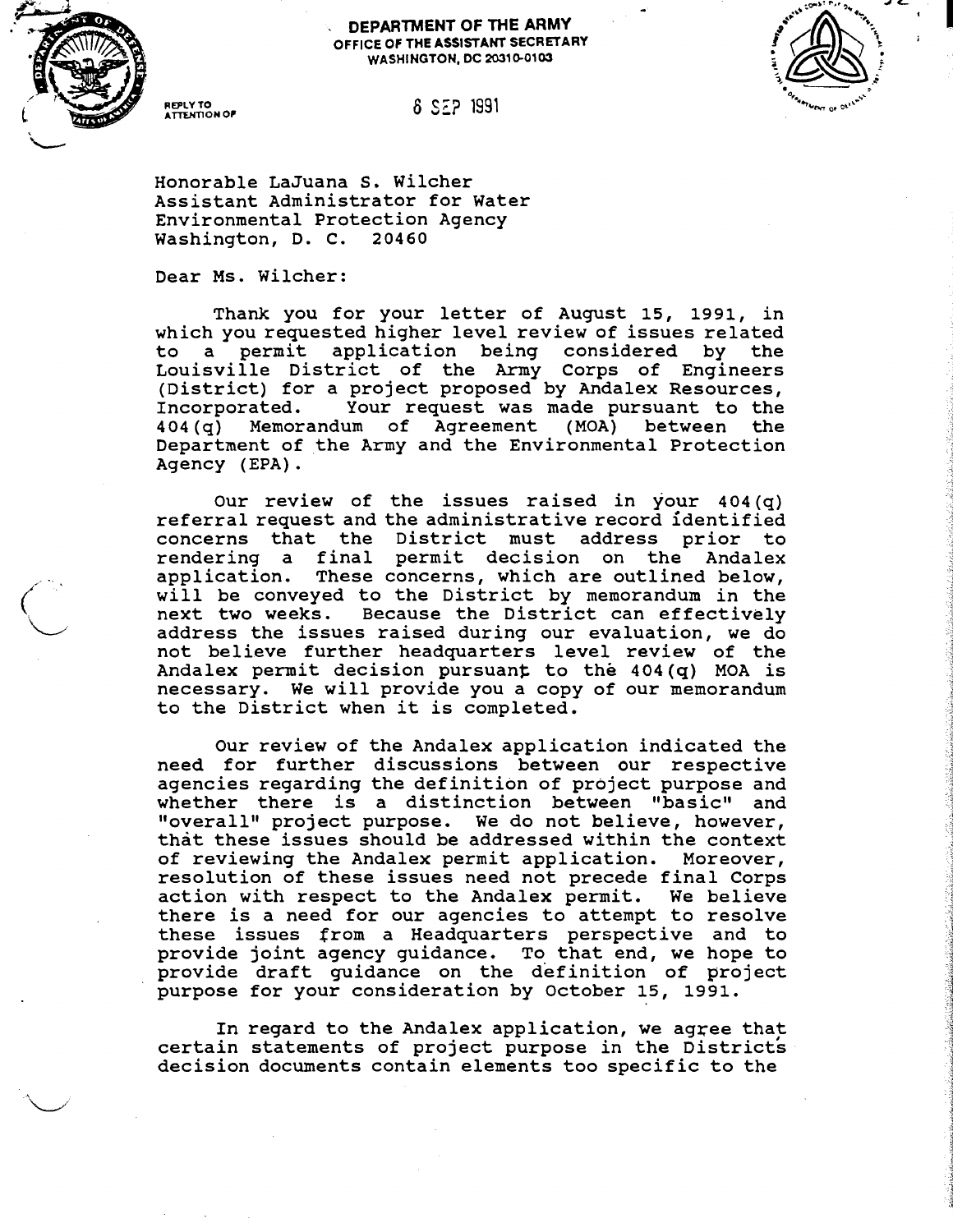**applicant's preferred project (i.e., specifically naming the Newcoal site in the project purpose). In addition, we believe that additional justification is needed for selecting the 10 mile radius from Andalex's existing coal processing facility as a limit of practicable alternative investigations. We will direct the District to address these issues and revise the decision documents accordantly.** 

 $-2-$ 

**The District's consideration of compensatory mitigation in the alternatives evaluation represents one approach utilized by some Corps districts to effect a determination of compliance with the 404 (b) (1) Guidelines. This approach was considered appropriate, in certain circumstances, prior to the Army-EPA MOA on Mitigation. As you are aware, the Andalex permit application was received prior to the effective date of the Army-EPA Mitigation MOA and is not subject to it. Therefore, any possible additional guidance and/or clarification concerning the definition of project purpose would not be expected to alter the District's decision of the Andalex permit.** 

**In regard to information on the relative value of the wetland resources at the project site, we will direct the District to incorporate new information recently generated in conjunction with the Western Kentucky Advanced Identification effort into its permit decision.**  The District will also be directed to document its conclusions with regard to unresolved EPA issues raised, **as well as any other issues identified during our**  concerning environmental impacts and **mitigation. We believe this case underscores the need to address surface mining in a broader context, and. we will encourage the District's continued efforts with regard to the ongoing advanced identification. Further, we believe that the concept of mitigation banking should be discussed in conjunction with this effort to address tempdral adverse environmental impacts inherent in the replacement of forested wetland ecosystems.** 

**If the District ultimately decides to issue the permit, we believe that this mitigation project provides a good opportunity to reasonably judge whether the application of current technology to restor'ing bottomland hardwood (BLH) wetlands on mined spoils, as well as prior converted wetlands, produces tangible environmental results. In order to better ensure that the Andalex BLH mitigation will be successful, we will direct. the District to more clearly tie specific components of the**